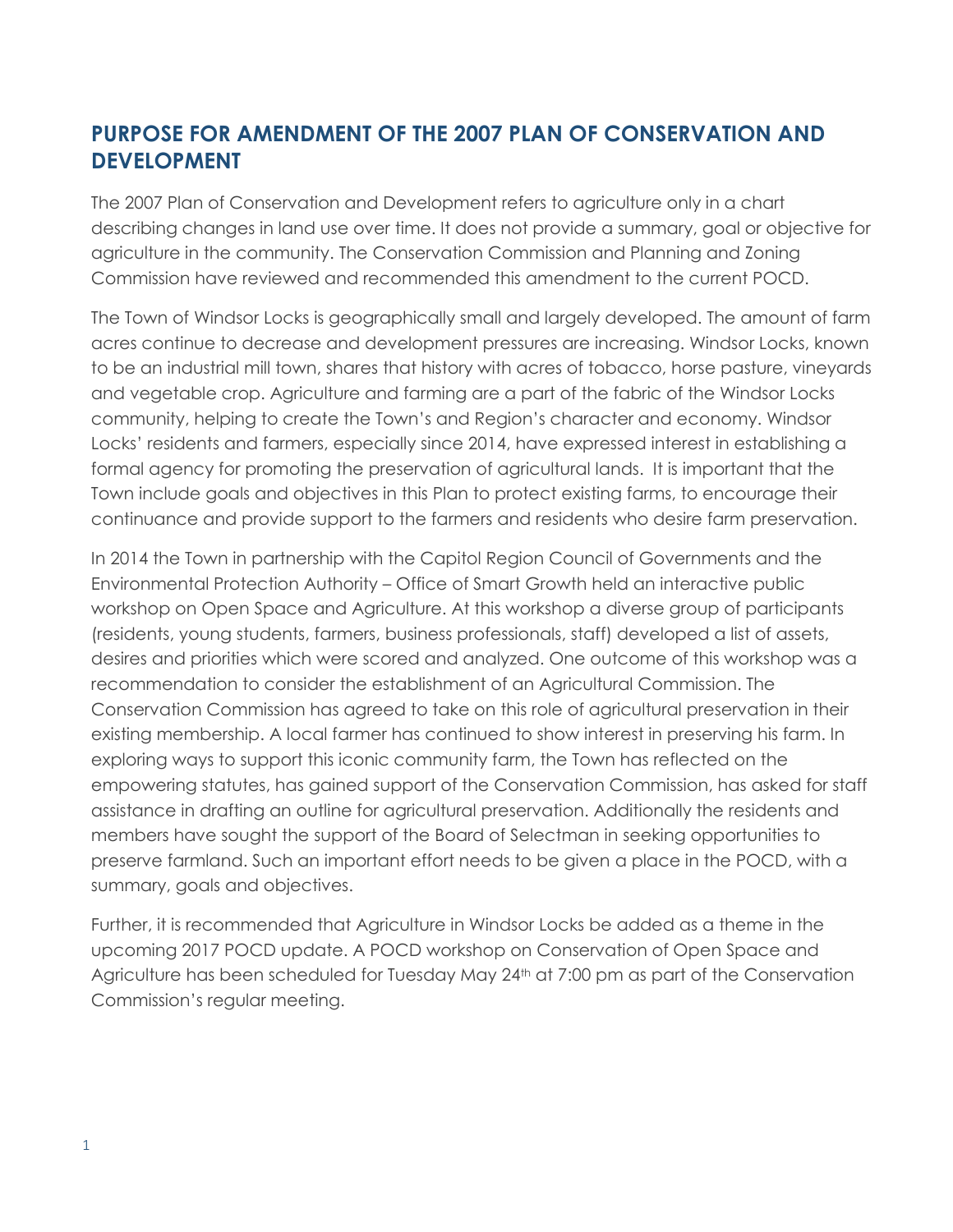## **FOR INSERTION IN THE 2007 POCD UNDER SECTION IV. NATURAL RESOURCES BETWEEN NATURAL DIVERSITY DATABASE AND OPEN SPACE SECTIONS**

#### **Approved Amendment below:**

#### Agriculture and Farming

The Town of Windsor Locks is geographically small and largely developed. The amount of farm acres continue to decrease and development pressures are increasing. Windsor Locks, known to be an industrial mill town, shares that history with acres of tobacco, horse pasture, vineyards and vegetable crop. Agriculture and farming are a part of the fabric of the Windsor Locks community, helping to create the Town's and Region's character and economy. Windsor Locks' residents and farmers, especially since 2014, have expressed interest in establishing a formal agency for promoting the preservation of agricultural lands. It is important that the Town include goals and objectives in this Plan to inventory, rank and protect existing farms, to seek balance between development and the continuance of agriculture and provide support to the farmers and residents who desire farm preservation.

Several CT municipalities have created a formal town commission or a less formal committee to both provide the farmer's input into town policies and to help develop initiatives that will keep farming in the community viable. In Windsor Locks, the Conservation Commission has agreed to take on the role of the Agricultural Commission and has voted to also work in conjunction with an Agricultural Advisory Committee. The Conservation Commission would, as it does now, keep agendas and minutes and all other recording requirements for such business which may happen within both special meetings and regularly scheduled meetings.

Municipalities may establish a local agricultural council by vote of the Board of Selectmen per Section 7-131v. CGS. Such council would:

- Provide information to local farmers and to municipal boards and commissions about the benefits of a balance between agriculture and other land uses
- Educate municipal officials about agricultural laws and safety issues
- Identify grant sources for farmers and municipalities
- Enable a common understanding of agriculture among all municipal departments
- Provide information and guidance about zoning issues relating to agriculture
- Support local, regional and state vocational agricultural programs concerning agricultural matters
- Provide economic viability of agriculture in the municipality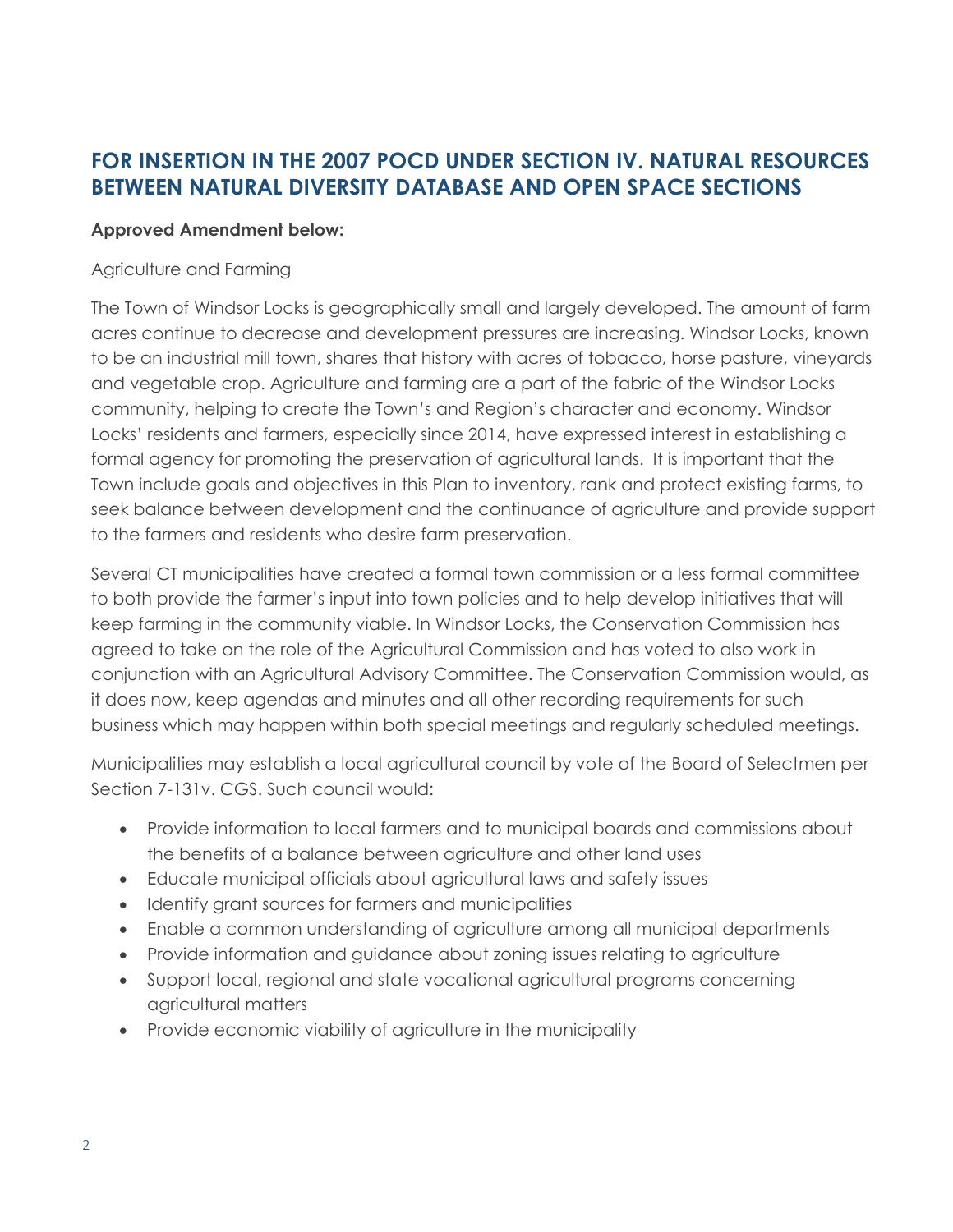It is recommended that this language be used if the Board of Selectmen moves to designate the Conservation Commission as the agency which will advise on agricultural preservation matters.

The First Selectman must request in writing identification of locally important farmland soils through the USDA's Natural Resources Conservation Service. NRCS runs an analysis of community soils and develops a spatial map layer of designated soils. A list and map are sent to the town for review and once accepted becomes official and may be used for planning and land preservation efforts.

Per CGS Section 7-131q. any municipality, by vote of its legislative body (Town Meeting in WL), may establish a special fund, which shall be known as the Agricultural Land Preservation Fund. All moneys received by the municipality from whatever source and by whatever means, as grants or loans as gifts for agricultural land preservation purposes, or by the municipality shall be deposited in this fund. The fund needs to be established to be eligible to seek grant awards for community farm preservation. This language in this paragraph should be reflected during the Town Meeting vote.

### **1. Farmland Inventory and Ranking System**

Eighteen (18) properties were identified during the initial farmland inventory. Agricultural uses include tobacco, corn/other vegetable crop and horse/pasture. Some confirmation through property owner outreach, site visits and Assessor involvement should take place in order to more fully understand the community's agricultural offerings and utilize a ranking system for preservation efforts. The following criteria is common for inventory ranking:

- Parcel Size
- Percent of Prime or Important Soils
- Percent Active Cropland
- Contribution to availability of local fresh foods
- Development Pressures
- Natural Significance (waterways, endangered species, vernal pools)
- Cultural Significance (community support, historic recognition, iconic features)
- Nearness to open space land (preserved through deed or restriction for recreation or farming)
- View from Town Road, Access, Character and Placemaking Opportunity

### **2. Creating a Supportive Agricultural Business Environment**

A summary of benefits of agricultural preservation should be prepared for review by the Planning and Zoning Commission and the Economic Development Commission.

This summary might answer the following questions about the Town's agricultural properties/opportunities: